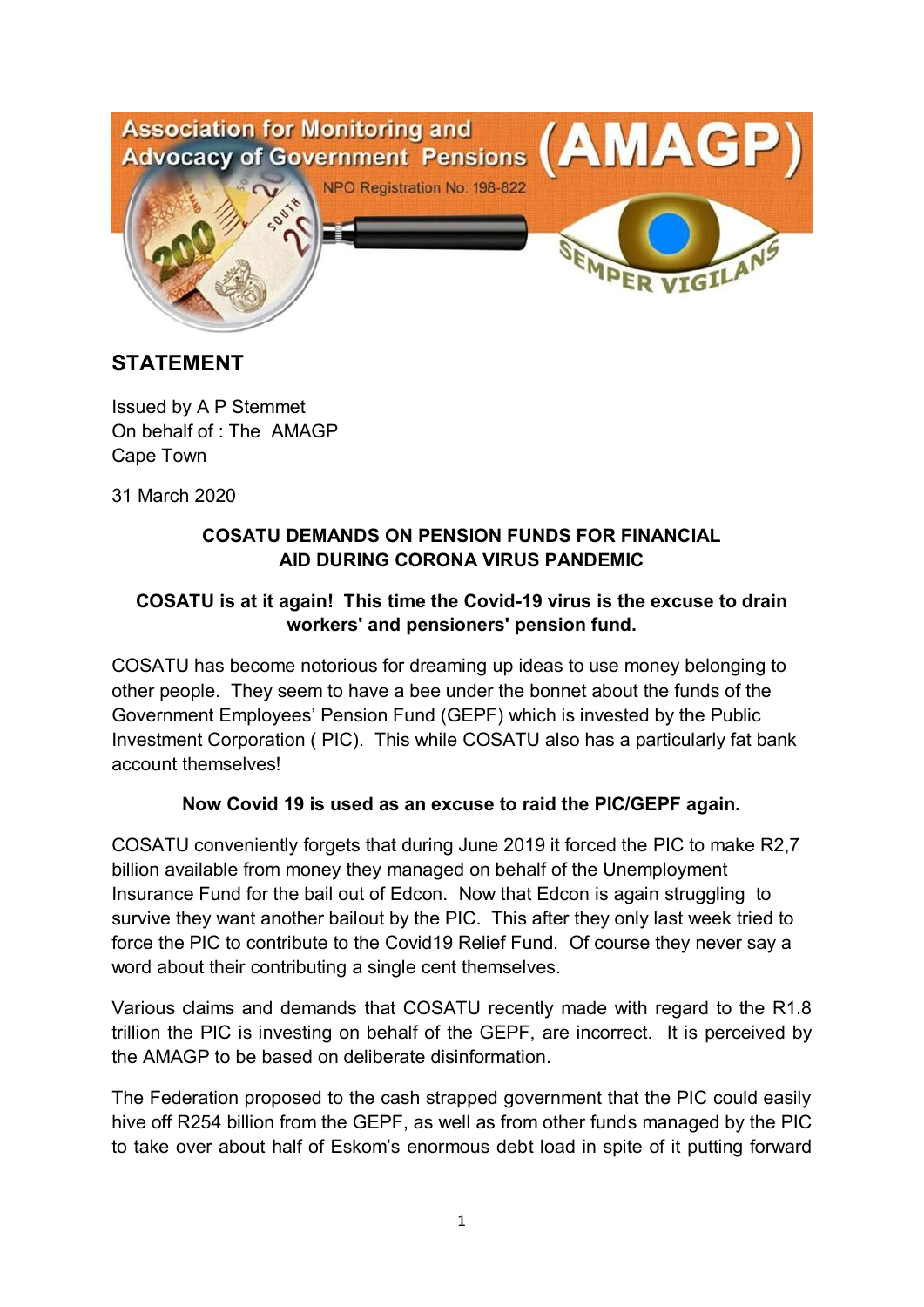impressive conditions, its real reason was to keep Eskom's bloated workforce, mostly COSATU members, intact.

The GEPF's assets, although very impressive, are declining fast. The AMAGP has already drawn attention to the fact that it could not afford COSATU's R254 billion adventure to save Eskom and that their new plans are bound to completely sink the Fund, making it a huge burden for the taxpayer.

Lately COSATU went a step further when, in the throes of the corona virus pandemic, demanded that the government plan to provide financial relief to workers in all the sectors of the economy, be extended to include contributions from the PIC, the Development Bank of South Africa (DBSA), the Industrial Development Corporation (IDC), as well as private pension funds, as it maintained that the government's plan is inadequate.

COSATU has 1,8 million members of whom it claims 800 000 work for the Government and form the majority of the 1,3 million civil servants who contribute to the GEPF, a defined benefit fund. But are they all members of the GEPF? We doubt it.

The GEPF is the custodian of its members' retirement money. The PIC as a state owned entity (SOE) only acts as an investment agent for the GEPF. Neither the PIC, nor Government, nor COSATU, owns the money in the Fund. The owners of the GEPF are the pensioners.

The PIC is run by a Board which is appointed by Government, and on which trade union members serve. Half of the members of the GEPF Board of Trustees (BoT) are appointed by Government, while the rest are made up to a large part by trade union representatives.

On account of its representation on both the boards mentioned, COSATU being in alliance with the ANC government, and the majority of civil servants being members of both GEPF and allegedly also of the Federation, COSATU now presumes that it is entitled to demand funds at will from the GEPF on behalf of its members, to provide bail outs to a business like Edcon as well as SOEs like Eskom. The false presumption is that, as the COSATU affiliated members hold the "majority share", and the money in the GEPF belongs to the Fund members, the Federation also has the majority say in matters such as the use of the Fund at will.

The flaw in this misrepresentation is

a. that the membership of the GEPF, which is governed by its own Law, NOT the labour laws under which trade unions operate and the GEPF is NOT linked to trade union membership, and